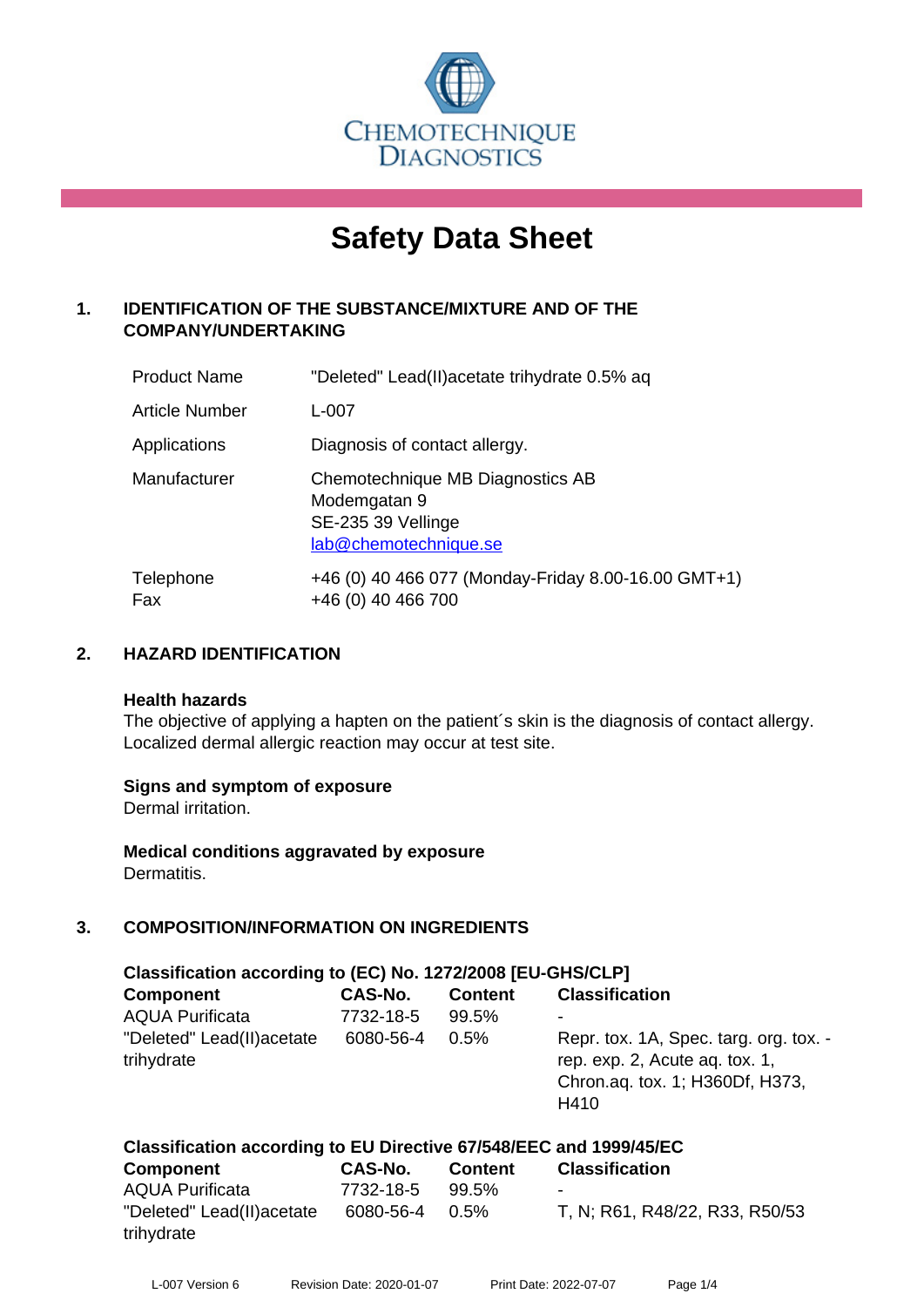## **4. FIRST AID MEASURES**

**Emergency and first aid procedures** Obtain medical attention.

## **5. FIRE-FIGHTING MEASURES\***

No data available.

#### **6. ACCIDENTAL RELEASES MEASURES**

**Steps to be taken if material is released or spilled** Contain and place in a closed container.

### **7. HANDLING AND STORAGE**

**Precautions to be taken in handling and storage** Store dark at 5-8°C. Avoid extended exposure to light. Store in a well-sealed container. FOR EXTERNAL USE ONLY.

## **8. EXPOSURE CONTROLS/PERSONAL PROTECTION**

**Respiratory protection** Not required.

**Ventilation** Local exhaust.

## **Protective gloves**

Disposal gloves.

#### **Eye protection**

Not required with normal use.

#### **Work/Hygienic practices**

Wash hands after each use.

## **9. PHYSICAL AND CHEMICAL PROPERTIES**

Odour **Odourless** 

Appearance Transparent, Colorless Liquid

Boiling point\* 100°C Flash point\* >No data available. Density\*  $1.0 \text{ g/cm}^3$ 

Self ignition\* Product does not self ignite. Danger of explosion\* Product does not present as an explosion hazard.

\*Data is shown for AQUA Purificata only

## **10. STABILITY AND REACTIVITY**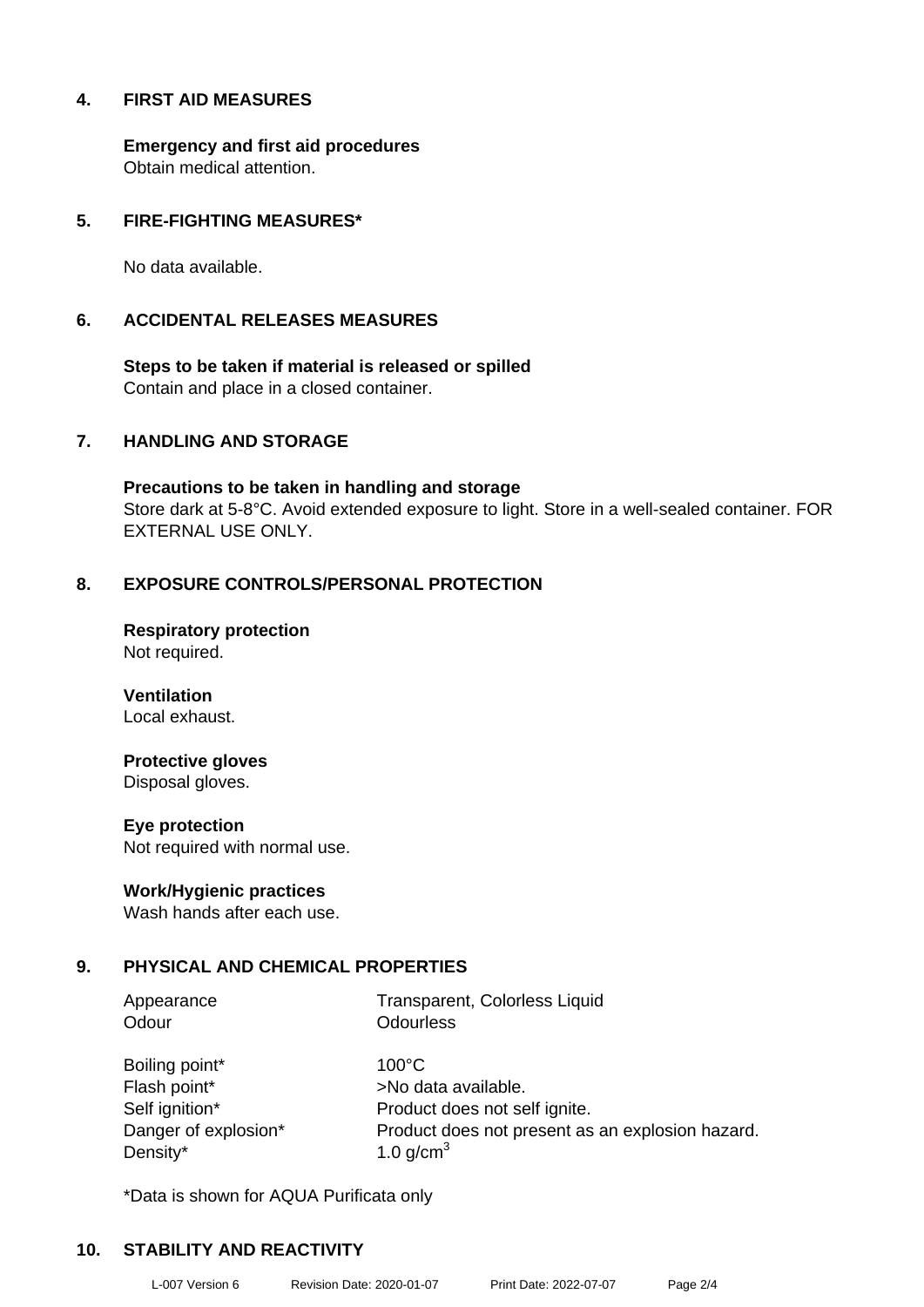## **Incompability**

May react with strong oxidizing agents.

#### **Stability**

Stable at recommended storage conditions.

**Hazardous polymerization** Will not occur.

### **11. TOXICOLOGICAL INFORMATION**

No data available.

#### **12. ECOLOGICAL INFORMATION**

No data available.

### **13. DISPOSAL CONSIDERATIONS**

#### **Waste disposal method**

Comply with federal, state/provincial and local regulation.

#### **14. TRANSPORT INFORMATION**

Not dangerous goods.

### **15. REGULATORY INFORMATION**

The classification is according to the latest editions of the EU lists, and extended by company and literature data.

#### **16. OTHER INFORMATION**

#### **Text of H-statements and R-phrases mentioned in Section 3**

| Repr. tox. 1A<br>Spec. targ. org. tox. - rep. exp. 2 |                           | Reproductive toxicity (Category 1A)<br>Specific target organ toxicity - repeated<br>exposure (Category 2) |
|------------------------------------------------------|---------------------------|-----------------------------------------------------------------------------------------------------------|
| Acute ag. tox. 1                                     |                           | Acute aquatic toxicity (Category 1)                                                                       |
| Chron. aq. tox. 1                                    |                           | Chronic aquatic toxicity (Category 1)                                                                     |
| <b>H360Df</b>                                        |                           | May damage the unborn child. Suspected of<br>damaging fertility.                                          |
| H373                                                 |                           | May cause damage to organs through<br>prolonged or repeated exposure                                      |
| H410                                                 |                           | Very toxic to aquatic life with long lasting<br>effects                                                   |
|                                                      |                           | Toxic                                                                                                     |
| N                                                    |                           | Dangerous for the environment                                                                             |
| R61                                                  |                           | May cause harm to the unborn child                                                                        |
| R48/22                                               |                           | Harmful: danger of serious damage to health                                                               |
| R33                                                  |                           | by prolonged exposure if swallowed<br>Danger of cumulative effects                                        |
| L-007 Version 6                                      | Revision Date: 2020-01-07 | Page 3/4<br>Print Date: 2022-07-07                                                                        |